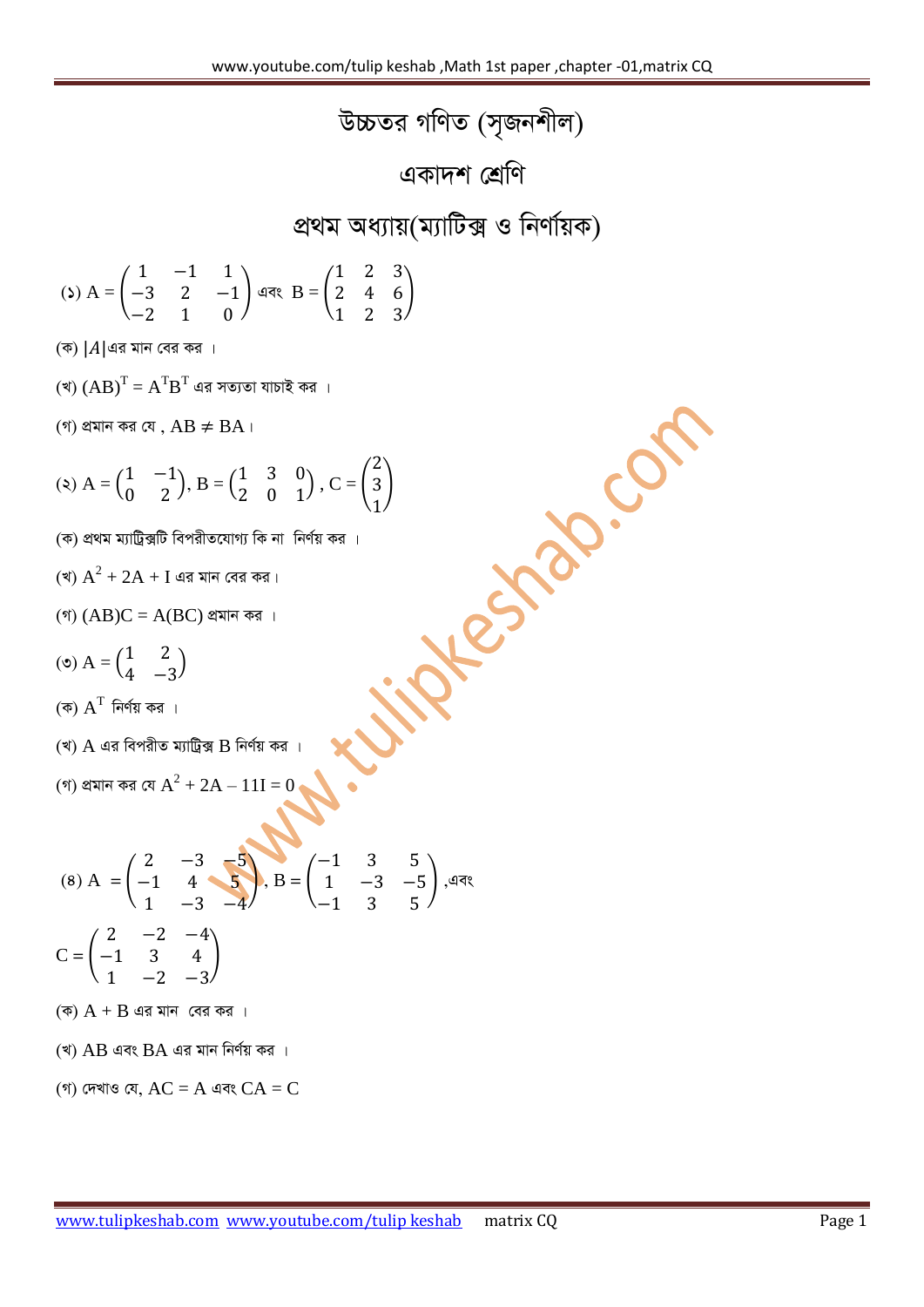$$
\text{(c) } A = \begin{pmatrix} 3 & -4 & 2 \\ -2 & 1 & 0 \\ -1 & -1 & 1 \end{pmatrix} \text{ and } B = \begin{pmatrix} 1 & 2 & -2 \\ 2 & 5 & -4 \\ 3 & 7 & -5 \end{pmatrix}
$$

- *(*ক) দ্বিতীয় ম্যাট্রিক্সটিকে -1 দ্বারা গুণ করে |B| বের কর ।
- *(*খ) প্রথম ম্যট্রিক্স এর বিপরীত ম্যাট্রিক্স বের কর ।
- *(গ) প্ৰমান কর যে, AB এবং BA একক ম্যট্ৰিক্স ।*
- (৬) একটি ফাস্ট ফুডের দোকানে তিনদিনে 2 লিটার পরিমাপের বিক্রিত কোমল পাণীয়ের বোতলের সংখ্য দেয়া হল ।

| সকাল | পেপাস | কোকাকোলা | স্পাইট |
|------|-------|----------|--------|
| ণ্ডক |       |          |        |
| শনি  |       |          |        |
| রবি  |       |          |        |
|      |       |          |        |

| বিকাল  | পেপাস | কোকাকোলা      | $\overline{X}$ |
|--------|-------|---------------|----------------|
| ণ্ডক্র |       |               |                |
| শনি    |       | $\sim$ $\sim$ |                |
| রাব    |       |               |                |

- *প্রতি 2 লিটার পেপসি, কোকাকোলা ও স্প্রাইটে লাভ হয় যথাক্রমে 4, 5 , এবং 4 টাকা ।*
- $p(x)$  উপরের তথ্যগুলোকে ম্যাট্রিক্স আকারে প্রকাশ কর*।*
- *(*খ) তিন দিনে মোট কত লাভ হয় তা ম্যাট্ৰিক্স এর সাহায্যে নির্ণয় কর ।
- *(গ) সকালের তুলনায় বিকালে লাভ কত বে*শী হয় ত<mark>া ম্যাট্রিক্স</mark> এর সাহায্যে নির্ণয় কর ।

$$
(9) A = \begin{bmatrix} 1 & 0 & 2 \\ 2 & -1 & 3 \\ 4 & 1 & 8 \end{bmatrix} \text{ and } \text{ with } \frac{1}{2}.
$$

- (ক)  $\binom{x^2}{5}$ 5  $\big)$  ম্যাট্রিক্সটি <mark>ব্যতিক্র</mark>মী হলে  $\chi$  এর মান নির্ণয় কর ।
- (**খ)** A এর বিপরীত ম্যাট্রিক্স  $A^{-1}$ বের কর।
- *(গ) দেখাও যে,*  $A.A^{-1} = A^{-1}$ *.*  $A =$

$$
\text{(b) } A = \begin{pmatrix} 1 & 3 & 2 \\ 2 & 0 & 3 \\ 1 & -1 & 1 \end{pmatrix}, C = \begin{pmatrix} 10 \\ 11 \\ 12 \end{pmatrix}
$$

 $($ ক) AC নির্ণয় কর ।

(খ) 
$$
B = \begin{pmatrix} 1 \\ 0 \\ 1 \end{pmatrix}
$$
 হলে AB নিৰ্ণয় কর।